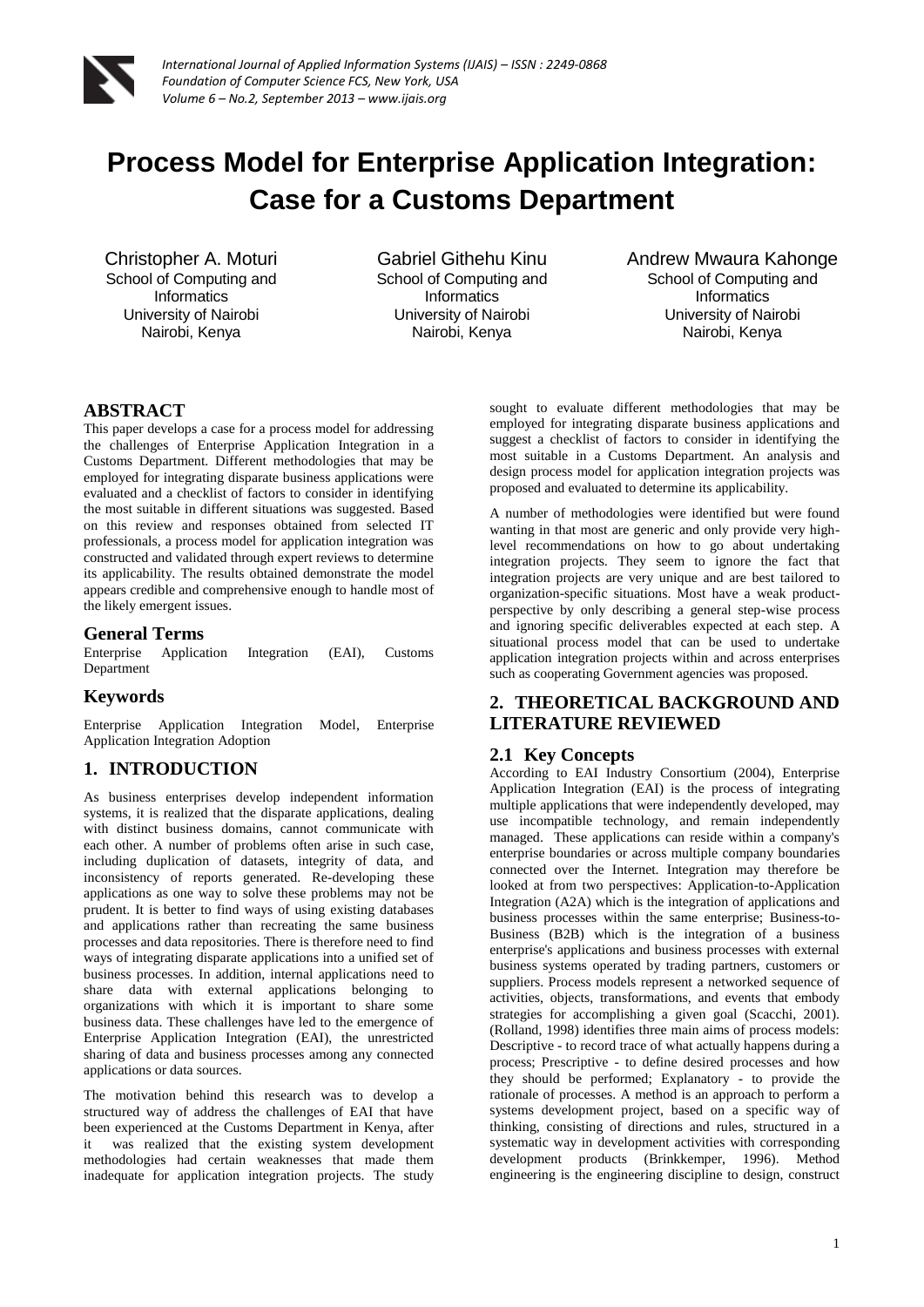

and adapt methods, techniques and tools for the development of information systems (Brinkkemper, 1996). Situational method engineering is a method engineering technique that facilitates the construction of methods to address unique requirements. Business Process Modeling Notation (BPMN) is a method of illustrating business processes in the form of a diagram similar to a flowchart. In this paper, BPMN is used to illustrate the business process flows for both the current business processes (AS-IS) and proposed business processes (TO-BE). (Linthicum, 2000) identifies four main levels at which integration can be performed in an enterprise application: Data (suited for systems where the applications are decoupled from their databases); Application Interface (most applicable for ERP applications); Business Method (sharing of business logic among different applications): and User Interface (a non-invasive common point of integration by using screen scraping and content aggregation).

# **2.2 Selecting the Right Integration Solution**

In order to help organizations chose the right EAI solution, (Bosch, 2010) suggests a selection-method with the following activities: determine the enterprise problem-domain; describe process structure; describe application interfaces and it infrastructure; mapping; analyze integration 'gaps'; restructuring activities; identify restrictions and conditions; define requirements; and select solution.

However, when it comes to the actual integration technology, there are three broad factors that should be considered (TechTarget, 2009): a) Features of Applications – Packaged applications from different vendors sometimes come with standard adapters that can be used. If your applications are homegrown, heavily customized, or legacy mainframe systems, then integration will likely require building an adapter from scratch. b) Types of Transactions –If the applications to integrate support long-running transactions, then a message-queuing solution that can send messages to a queue and then forward them to the destination application may be the preferred choice; If the applications support shortlived transactions, where the client application sends a request to the server applications and waits for a response, then a Remote Procedure Call (RPC)-based solution may be preferred. c) Type of Data – Differences in the data formats and object models of different data bases may necessitate technologies that provide some kind of transformation technology to interpret data from different systems. Other factors identified by (Linthicum, 2000) will include size and complexity of transactions, data transformation requirement, operating environments of the communicating systems, and data latency.

# **2.3 A Review of Existing EAI Methodologies**

# *2.3.1 The Total Business Integration Methodology*

The Total Business Integration (TBI) (EAI Industry Consortium, 2004) is designed for projects that are integrating data, applications and processes within or across multiple business units using heterogeneous systems, throughout the enterprise. It suggests a 4-step approach to integration as follows:

- a) Define This phase is to identify the scope, goals, and objectives of the project; perform detailed business process analysis; identify technical requirements; and plan for the software quality assurance activities.
- b) Design Develop the logical design; select data format and exchange standard; perform data mappings; define the schema; and develop architecture recommendation.
- c) Build Develop the integration services; complete the technical documentation; and execute test cases.
- d) Deploy Make sure that the integrations meet the desired requirements that were outlined in the define phase through quality assurance/user acceptance testing and deploy the integrations in a production environment once the integrations have met the quality standards.

This methodology is based on a set of inputs and deliverables for each of the four methodology phases. Outputs from earlier phases are part of the inputs in subsequent phases. The methodology recommends a set of templates that can be used for specific tasks in each of the phases. This is essentially a top-down approach, driven by business process analysis with the desired outcome to address the integration of entire business processes, and not simply individual applications or data sources. However, the methodology can also be used in a bottom-up approach where projects can select and use templates from the methodology that meet their requirements.

### *2.3.2 12-Step EAI Program*

Linthicum (2000) suggests a high-level process 12-step methodology which can be summarized as follows:

- a) Understanding the Enterprise and Problem Domain: This is about understanding the problem domain in the context of the organization including structure and content of the various information systems, as well as the business requirements of each organization.
- b) Making Sense of the Data: Identifying the data, data cataloguing, and building the enterprise metadata.
- c) Making Sense of the Processes: Understand and document all business processes and how they relate to each other and to the enterprise metadata model.
- d) Identifying any Application Interfaces: Identification of the available application interfaces in support of application interface-level EAI and suggests that the starting point should be creation of an application interface directory.
- e) Identifying the Business Events: Identification of all relevant business events that occur within an enterprise together with all resulting reactions to the events.
- f) Identifying the Data Transformation: This is about how schema and content of the data moving between systems will be transformed so that is understood across systems.
- g) Mapping Information Movement: The purpose is to create an understanding of the movement of information from data stores, across processes, systems and interfaces.
- h) Applying Technology: Selecting the proper enabling technology.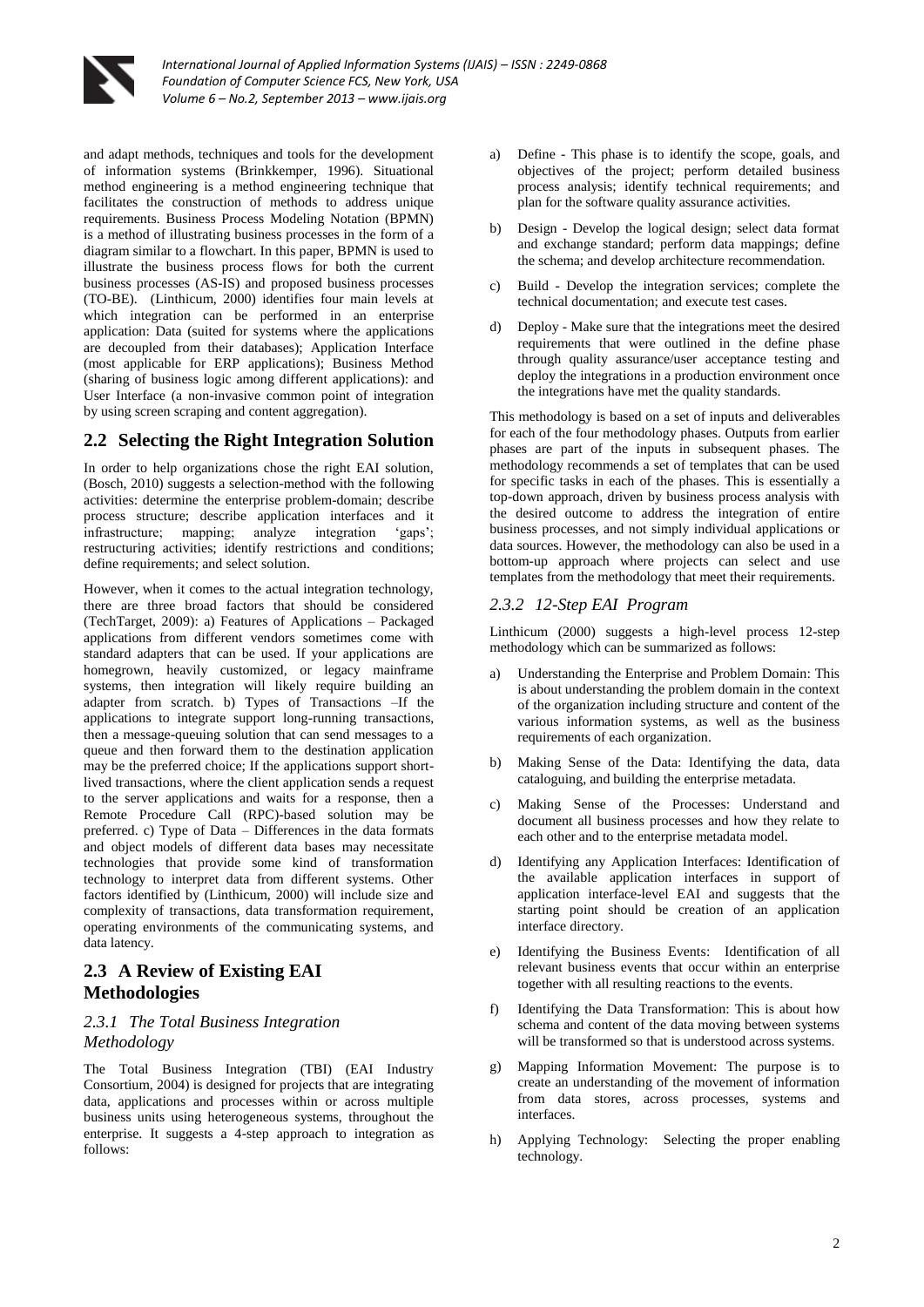

- i) Testing, Testing, Testing: This step is about testing of the EAI solution and hence emphasizes the importance of creating adequate test plans.
- j) Considering Performance: Emphasis here is on designing for performance and by testing performance before going live.
- k) Defining the Value: Determining the business value of integrating systems.
- l) Creating Maintenance Procedures: Determining how the EAI solution will be maintained over time.

### *2.3.3 Development of Integrated IT Infrastructures*

This 8-stage methodology for the development of integrated IT infrastructures was proposed by (Themistocleous & Irani, 2006) out of the acknowledgement that, although the traditional system development methodologies have contributed immensely toward construction of organizations' IT, they lacked focus on the emerging area of EAI. The stages are as follows:

- 1. Planning: This stage involves laying the ground work for the proposed project and should include a feasibility study that should consider at least 10 factors namely costs, benefits, barriers internal pressures, external pressures, support, IT infrastructure, IT sophistication, evaluation framework for the assessment of integration technologies, and evaluation framework for the assessment of EAI packages.
- 2. Scenarios Building and Evaluation: Building multiple integration scenarios and testing them using simulation tools.
- 3. Business Process Reengineering: Based on these scenarios built in stage 2, there may be need to change some processes to run the business the way the organization would desire and not on the way that some software packages dictate.
- 4. Systems Restructuring: This may necessitate phasing out some systems to remove problems such as data redundancy, performance bottlenecks.
- 5. Requirements Analysis: Having built and evaluated scenarios, BPR, and gone through system restructuring, there is now a better view regarding the gaps in the IT infrastructure and the new applications that are required to fill these gaps or replace legacy systems.
- 6. Filling the Gap New Systems Development: This stage deals with the analysis and the development of those applications that are required to complete the IT infrastructure.
- 7. Integration and Testing: The actual integration of the IT infrastructure should start once the applications are on place.
- 8. Operation and Maintenance: Operation and the maintenance of the integrated IT infrastructure.

# **2.4 Key Related Literature**

Erasala et al (2003) developed a case for EAI in electronic commerce by discussing various ways in which EAI can be

realized and illustrated how organizations can improve gains by implementing the appropriate EAI solution. They concluded on the need to combine the decision-making capabilities of participation of partners in order to monitor all the elements of an organization in order to enable the integration of inter-enterprise decisions. Further, they give a bright outlook for the future growth of EAI to accommodate new business needs but organizations need to choose technologies that add value, delivered individually, and in harmony with other technologies.

Irani et al (2003) have discussed the need for a better understanding of EAI and its impact on information system lifecycle and have proposed a classification framework that categorizes the types of applications that can be integrated with existing technologies. This EAI classification is a suitable tool for managers in evaluating and implementing ERP technology within and between customers/suppliers in their supply chain.

In their paper (Chen and Wong, 2004) argued that the adoption of EAI is the consequence of a clear identification of the strategic positioning of an organization, the understanding of existing inhibitors and the awareness of the benefits of a chosen technology.

Oba and Komoda (2001) proposed a business process-based method for the implementation of EAI using workflow techniques that divides enterprise information system into business processes and work logic that comprises the system. Their workflow model uses a CORBA interface to integrate different types of systems, and state transition model based on databases to dynamically control processes. This allows organizations to define their business processes and rules so that the business processes can flexibly adapt to changes in the organization and its applications.

Surugiu (2012) defines a solution for EAI on three levels i.e. software product development methodology, technical implementation, and functional analysis. The paper stresses the context of these approaches, methods of optimization of business processes through an integrated approach, options for achieving a fully integrated information system respecting the principle of maximizing efficiency.

Xin (2009) discusses traditional EAI techniques and the challenges and advantages for application integration with Web Services technology. They propose a model for EAI with Web Services that would efficiently implement the integration of diverse applications and systems within or between the enterprises. The model aims to provide a solution with a broad support for services integration beyond applications integration.

A comparison of frameworks that can be used to model EAI with other widely accepted frameworks has been made by (Losavio et al, 2005) by surveying common enterprise system modeling frameworks. They have defined a set of reusable features that can be used to identify the main weakness and strength of these frameworks. The strong points include the introduction of the different integration views for each integration levels, and standard UML specification used. The weak points include lack of human aspects whereby the participation of the stakeholders is fundamental for achieving the desired project goals.

Sharif et al (2005) have analyzed failures of integrating Enterprise Resource Planning (ERP) systems with legacy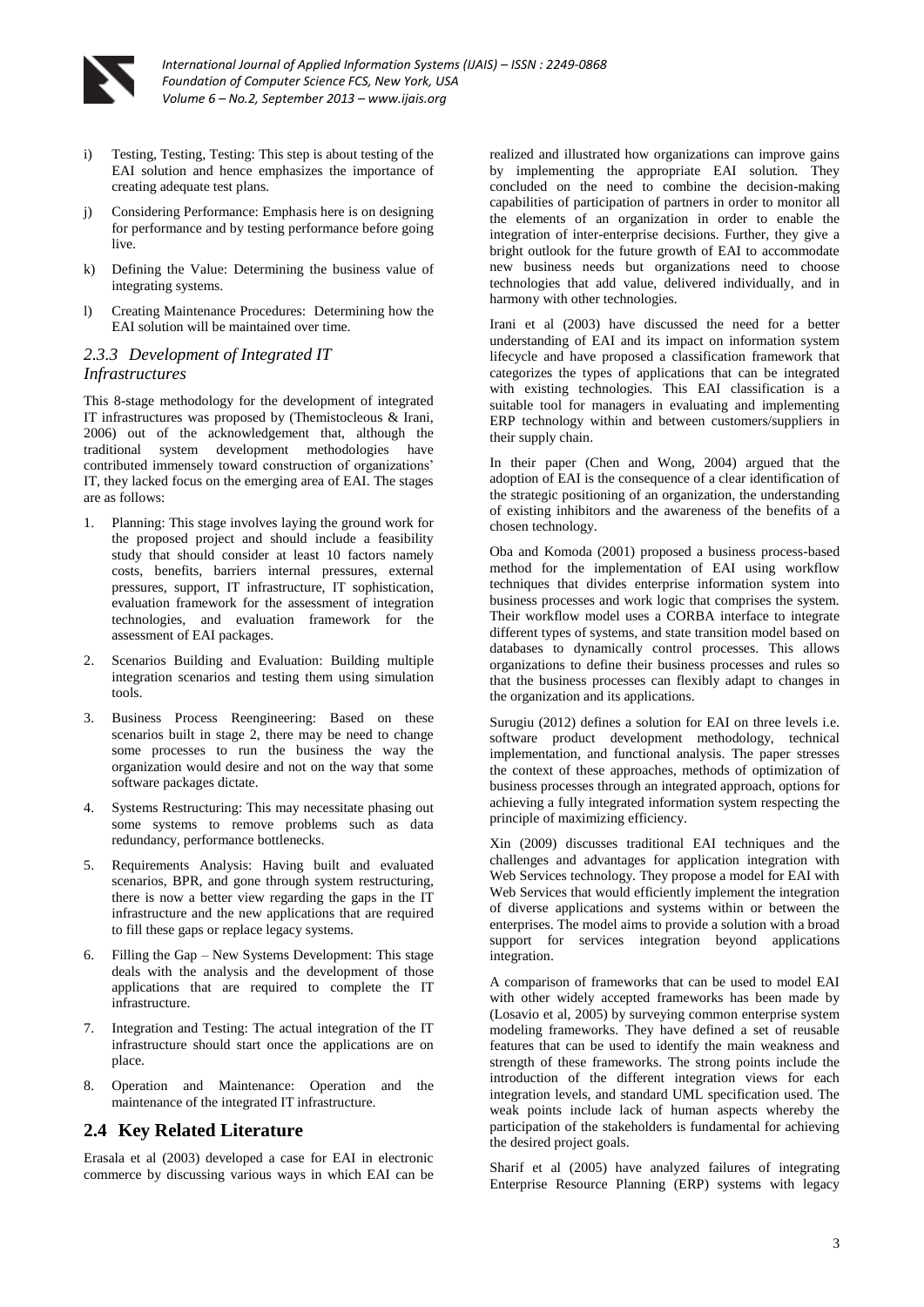

processes using EAI approach and have presented a model for post-hoc evaluation that seeks to provide insights to the failed approach to ERP integration. The authors highlight the importance of placing the success or failure of enterprise implementations in terms o\*f an overall information systems evaluation approach. The critical aspects of ERP and EAI implementation that define success and failure have been identifies as follows: clarification of business goals and objectives; management support; effective business process reengineering; systems integration ability; effective interdepartmental collaboration and communication; adherence to an integration lifecycle approach; and effective enterprise information systems modeling.

Adoption of EAI in industry has benefits as well as barriers such as those identified by Mantzana and Themistocleous (2006) in the healthcare industry. They further identified and mapped actors to these benefits and barriers. Their proposed approach improves the realization of EAI adoption benefits and barriers, enhances the analysis of EAI adoption by incorporating an actor-oriented approach, and facilitates decision-makers in realizing EAI adoption.

Kamal and Themistocleous (2009) explored the adoption life cycle stages and identified factors that influence the decision making process for EAI adoption in local government authorities. Using case study approach the finding indicate most of the factors identified influence the decision making process for EAI adoption on each phase of the adoption lifecycle.

# **3. METHODOLOGY**

# **3.1 Research Design**

Based on the review of existing methodologies through literature review and responses from IT professionals in technical fact finding stage, an EAI process model was constructed. Three methodologies were selected as described in 2.3: Total Business Integration Methodology, the 12-Step EAI Program, and the Development of Integrated IT Infrastructures. Each of these methodologies was evaluated for coverage of one or more of the requirements outlined in Table 1. Each was represented in a process-data diagram that combines activities in the method with the deliverables thereof. Method fragments for each of the methodologies were extracted into a matrix. Each of the fragments was then evaluated for coverage of the whole or a given aspect of each of the nine process model requirements.

The construction of the process model applied the Fragments Assembly Technique of Situational Method Engineering proposed by (Weerd, 2005) and (Ralyté & Rolland, 2001) to assemble fragments from existing related methodologies or 'method chunks' based on the needs of the current situation. The approach adopted the following four steps: Analyze implementation situations and identify needs or requirements for new method; Select candidate methods that meet one or more aspects of the identified needs; Analyze candidate methods and store relevant method fragments in a method base; and Assemble a new method from useful method fragments and use route map configuration to obtain situational methods.

The requirements for the proposed process model were selected from responses to questionnaires to domain users and technology experts as well as (Bosch, 2010) and (Weerd, 2005) and are listed in Table 1.

|       | Table 1: Requirements for the Proposed EAI Process |  |  |  |
|-------|----------------------------------------------------|--|--|--|
| Model |                                                    |  |  |  |

| ID              | <b>Requirement Description</b>                                                                                                                                                                                                                 |
|-----------------|------------------------------------------------------------------------------------------------------------------------------------------------------------------------------------------------------------------------------------------------|
| R <sub>01</sub> | method should allow understanding the<br>The<br>organizational context including information about<br>the organizations participating in the integration<br>initiative as well as the systems                                                  |
| R <sub>02</sub> | The method should assist in defining requirements<br>for the application-integration solution                                                                                                                                                  |
| R <sub>03</sub> | The method should allow representation of the<br>current business processes 'AS-IS'                                                                                                                                                            |
| R <sub>04</sub> | The method should allow for identification of data<br>exchange points                                                                                                                                                                          |
| R <sub>05</sub> | method should allow definition of the<br>The<br>characteristics of the data exchange points in the<br>current business processes ('AS-IS')                                                                                                     |
| R <sub>06</sub> | should provide for redesigning<br>The method<br>business processes where necessary to take care of<br>the weaknesses in the 'AS-IS' processes and<br>represent same in proposed business processes<br>'TO-BE'                                  |
| R <sub>07</sub> | The method should allow representation of the data<br>exchange points in the 'AS-IS' and 'TO-BE'<br>business processes and integration points in the<br>'TO-BE'                                                                                |
| <b>R08</b>      | The method should provide a checklist of factors to<br>guide in the selection of the application-integration<br>technology/solution to use for a given integration<br>integration<br>point<br>based<br>on<br>point-specific<br>characteristics |
| R <sub>09</sub> | The method should<br>allow selection<br>of<br>an<br>application-integration solution for each integration<br>integration point-specific<br>point, based<br>on<br>characteristics                                                               |

It can be summarized that the Total Business Integration Methodology met the following requirements: R01, R02, R03, R04, R05, R08; R09; the 12-Step EAI Program met R01, R03, R04, R05, R06, R07, R08; and the Development of Integrated IT Infrastructures met R02, R03, R06, R08. After the analysis of candidate method fragments, a process model was constructed as shown in Figure 1. This was done iteratively, with the participation of selected respondents.

# **3.2 Data Source**

The study area was Custom Department of the Kenya Revenue Authority. The selected business processes are concerned with facilitation of clearance of imported cargo and generally cover manifest management and import declaration of both sea and air cargo. The selection was advised by the need to identify a business domain that could reasonably be used to demonstrate use of the proposed application integration model for application integration initiatives. The key issues considered were: a domain where there is a lot of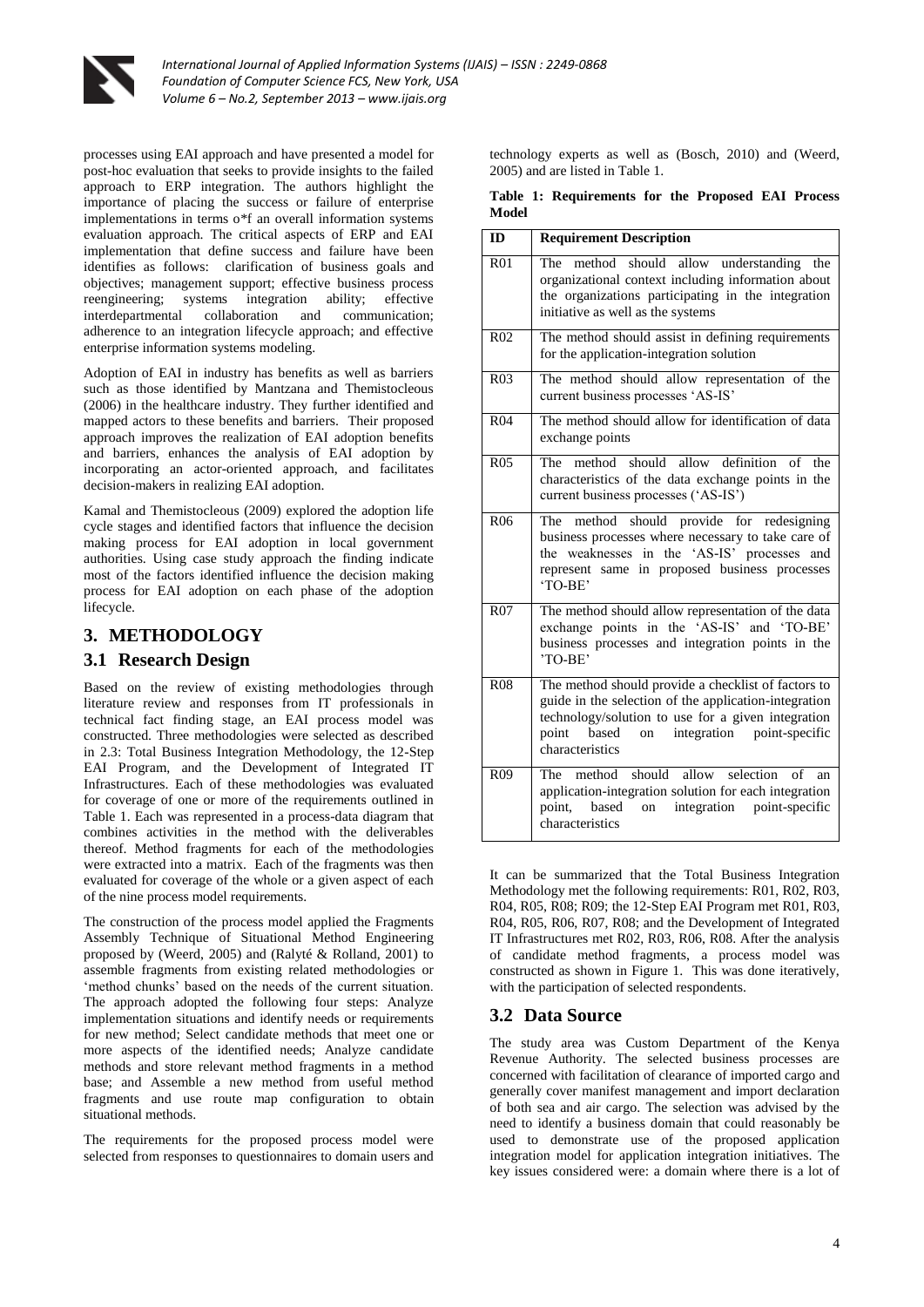

interaction with external organizations; a domain where there are numerous internal applications developed using different technologies and operating on different platforms; and a domain where there is a lot of exchanges of data among both internal and external business entities, either manual or automated.

# **3.3 Data Collection and Analysis**

The key method of data collection used was questionnaires, with different questionnaires used at each of the stages due to the different target groups and purpose of the study in the different stages.

# *3.3.1 Business Users*

In the initial fact finding a web-based wizard-like contextsensitive questionnaire was used because the respondents came from different areas of specialization and therefore only certain questions would be relevant to them. The key questions in the questionnaire were: the business application used; duplication of function; duplication of data; reasons for application-to-application communication; any attempt before to achieve application-to-application communication; reasons for lack of integration initiatives; challenges faced as integrating applications; applications that should exchange data; integration technologies that have been applied.

When selecting the potential respondents, the following considerations were taken into account: the need to have the right mix of business domain and technical knowledge selected from the continuum of specializations available in the study area; and the need to ensure that the views of respondents outside the study area are also solicited.

The questionnaire was distributed to 100 respondents, 50 being randomly selected while 50 were targeted. In the latter group each individual was deliberately picked based on their perceived experience in the business domain or application integration issues in the domain. Of this group, 25 were IT specialists with limited to advanced business knowledge while 25 were business users with limited to moderate IT knowledge. 78 responded to the questionnaires and their responses are summarized below.

64% felt there are tasks that are duplicated across applications including capture of PIN, capture of employee information in the customs application name SIMBA. 64% felt employee data in SIMBA application is duplicated.

83% responded identified the following challenges: errors in data received; too much effort spent redoing tasks to produce data that already exists in other systems; delays at the national port.

On perceived lack of integration initiatives, 65% selected lack of appreciation of integration; 56% selected lack of technical skills; 86% disinterest by management; while 78% vested interests.

On why integration failed, out of the 89% who responded, the following were identified as the main reasons: disinterest by management; vested interests; disinterest by partner organizations; funding problems; no real champion; unclear requirements by users; unrealistic requirements that could not be achieved with available data; infrastructural problems; lack of skills.

On why integration initiative succeeded out of 66% who responded the following were identified: management support; only a simple solution was required; it was being driven from the very top; there was funding.

On problems faced as a result of the integrated applications out of the 67% who responded the following were identified: constantly changing data requirements; poor support by solution provider; infrastructural problems; one point of failure; blame game among participating organizations; security concerns.

Out of the 63% response the integration technologies they were aware of are VAN (Value Added Networks); Web services; and EDI over FTP.

Out of 63% who responded the following came out as the considerations for technology used: how crucial is data consistency among different data sources for this message; message expiry; operating environments of both the sending and receiving applications; and message format constraints.

Out of 100% respondents, the following were identified as the reasons for inability to meet stakeholders' needs: port complaints take too long; shipping agents approvals for amendments take too long; port manifest has inconsistencies with KRA manifest.

Out of 100% respondents the following application were identified for data exchange: SIMBA with Port: releases should be automatically exchanged due to need for faster processing and to avoid errors; need for a single manifest to go to Port and Manufacturers after approval by customs; port targeting memos take too long and sometime are not sent so there is need to improve the process; amendments should be paid for using CCRS like all other KRA payments SIMBA with Port Ground Handlers: Releases should be automatically exchanged due to need for faster processing and to avoid errors.

# *3.3.2 IT Experts*

In the technical fact finding stage, the key interaction group comprised of IT professionals with advanced experience in systems lifecycle, available methodologies and, wherever possible, experience in application integration projects. The key questions in the questionnaire designed for this group covered: involvement in an integration project; methodology used for analyzing requirements; awareness of any methodology specifically for integration projects; characteristics to look for in the methodology for a system integration project; application integration technologies applied in the organization; and considerations in the choice of particular integration technology. This questionnaire was sent to 15 IT professionals; and 12 responses were received. The responses were evaluated and similar ones grouped together as summarized below.

A fusion of the old waterfall model; prototyping; Rapid Application Development (RAD) methodologies were used for analyzing requirement and designing. The challenges faced integration projects include users unable to bring out exactly what they want; variations in technologies between systems being integrated; resistance from users due to existing cultures; scope creep due to changes in requirements; unrealistic timelines; communication gaps; interference from vested interests; too much focus on the coding and less focus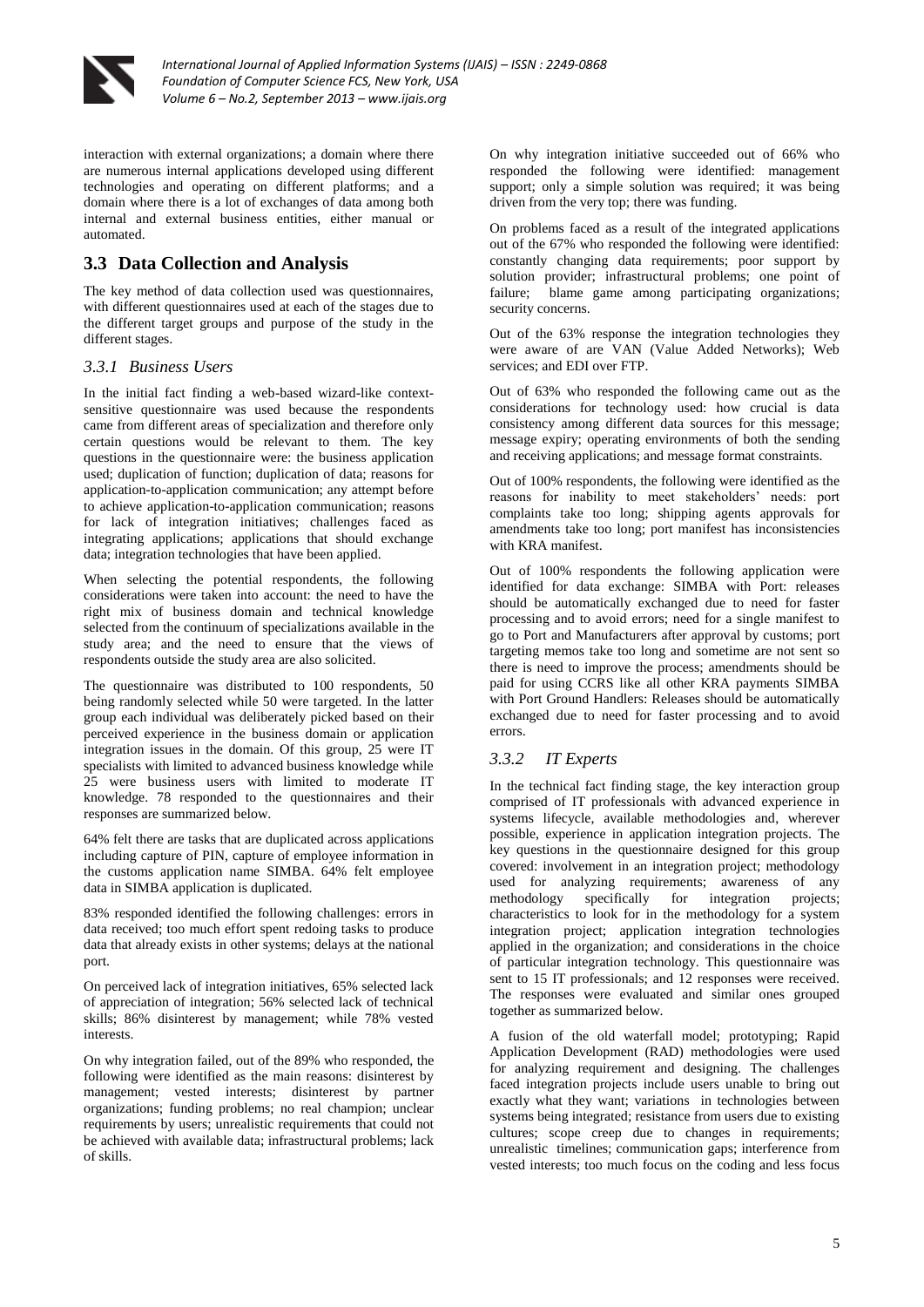

on non-functional requirements; and incomplete requirements due to speed of delivery.

None of the IT expert was aware of any methodologies specifically meant for systems integration undertaking. The characteristics to look for in a system integration project methodology include: metrics for measuring the success of integration projects; exhaustive requirements collections; ability to identify clearly what is moving from one point to the other including format, urgency and other metrics; allowing for change of existing systems to accommodate any required change.

On desirable characteristics to look for in a systems integration project methodology the following were identified: collaboration with stakeholders & developers; implementing functionality based on priority; proper testing; technology independent; well documented, easy to comprehend and use; guide integration process in a cost effective manner; clearly definition of stakeholders involved; modularity; feedback provision at every stage/iteration; harmonization of data formats; proper identification of information exchange points and characteristics.

The application integration technologies that have been applied in the organization were identified as RPC and Web services; direct database connections; file transfer via Value Added Networks. The considerations on the choice of particular integration technology were identified as security; reliability; scalability; synchronization requirements; operation standards e.g. XML, EDI, IATA.

# **4. RESULTS AND DISCUSSION**

# **4.1 The Proposed Enterprise Application Integration Process Model**

The model proposed is a 5-step process model, the key steps being: Business Area Analysis; Business Process Analysis; Business Process Redesign; Design; Build. The following sections describe this process in more details. The Process Flow Diagrams for the model is shown in Figure 1.

### *4.1.1 Step 1: Business Area Analysis*

The aim of this step is to create an adequate understanding of the business domain envisaged to be within the scope of the integration project. It should involve review of the organizational entities, users and applications expected to be within the scope. Three key activities must be performed.

i. Organizational Analysis: Analysis of all organizations participating in the integration initiative. This should also include affected departments in the participating organizations where it is deemed that the role of the said departments is important enough to be of interest in the integration project. Some of the key details expected to be captured can be found in the organization analysis template in Section A1.1 of Appendix 1.

ii. Stakeholder Analysis: This involves identifying individuals, groups or organizations expected to affect or be affected by any activities or deliverables of the integration project. This information is used to assess how the interests of those stakeholders should be addressed. The stakeholder analysis template in Section A1.2 of Appendix 1 provides more details.

iii. Applications Analysis: An application is any business software designed to help any of the organization entities within the project scope to perform specific tasks that may be affected by the integration projects. Such applications may also either be sources of data for other applications, destinations for data from other applications or may be subject of any changes or restructuring that may become necessary as a consequence of the project. This activity aims at capturing key details of such applications such as operating environment, implementation technologies and application interfaces. The details may be captured in the organization analysis template in Section A1.1 of Appendix 1.

### *4.1.2 Step 2: Business Process Analysis*

In this activity, the processes that are inside the scope of the integration project are identified and documented. It should involve the following tasks:

Identify the Business Processes: The business processes that are in the integration project scope. General details of the processes such as description and process owners should be provided. Process boundaries that mark the entry points of the process inputs and the exit points of the process outputs should be defined. The details can be captured using the process analysis template in Section A1.3 of Appendix 1.

ii. Identify Message Flows: This should involve simply identifying documents (electronic or paper) flowing within or across processes and organization boundaries. The message description template in Section A1.4 of Appendix 1 may be used for this purpose.

iii. Construct Current Process Flow (AS-IS): Construct a process flow diagram representing the current status that illustrates the various processes and their interrelationships and that clearly delineates process, functional area and organizational boundaries. Message flows that are of essence in the integration exercise should be marked.

iv. Create Message Descriptions: This should be a textual description, preferably in tabular form, of the message flows identified in (ii) above and represented in process flow described in (iii). The message description template in Section A1.4 of Appendix 1 is recommended for this purpose.

v. Create Process Descriptions: This should be a textual description, preferable in tabular form, of the processes identified in (i) above and represented in process flow described in (iii). The details can be captured using the process analysis template in Section A1.3 of Appendix 1.

vi. Identify Weaknesses in Current Processes: Any weaknesses in the identified processes are documented. This is an important step as it forms the basis for any subsequent work that may be needed in Step 3: Business Process Redesign. The process analysis template in Section A1.3 of Appendix 1 may be used for this purpose.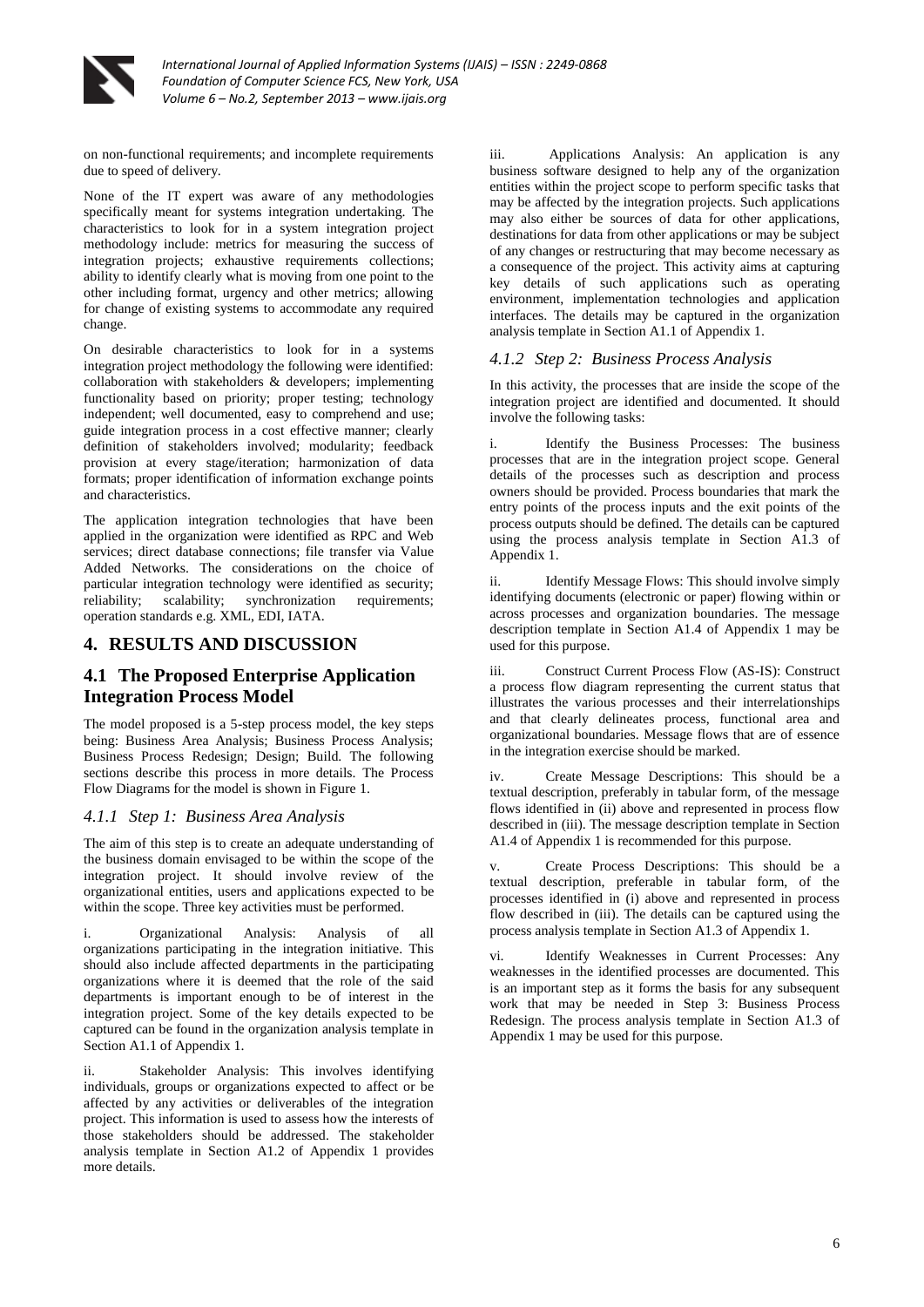



**Figure 1: Proposed Process-Data Diagram**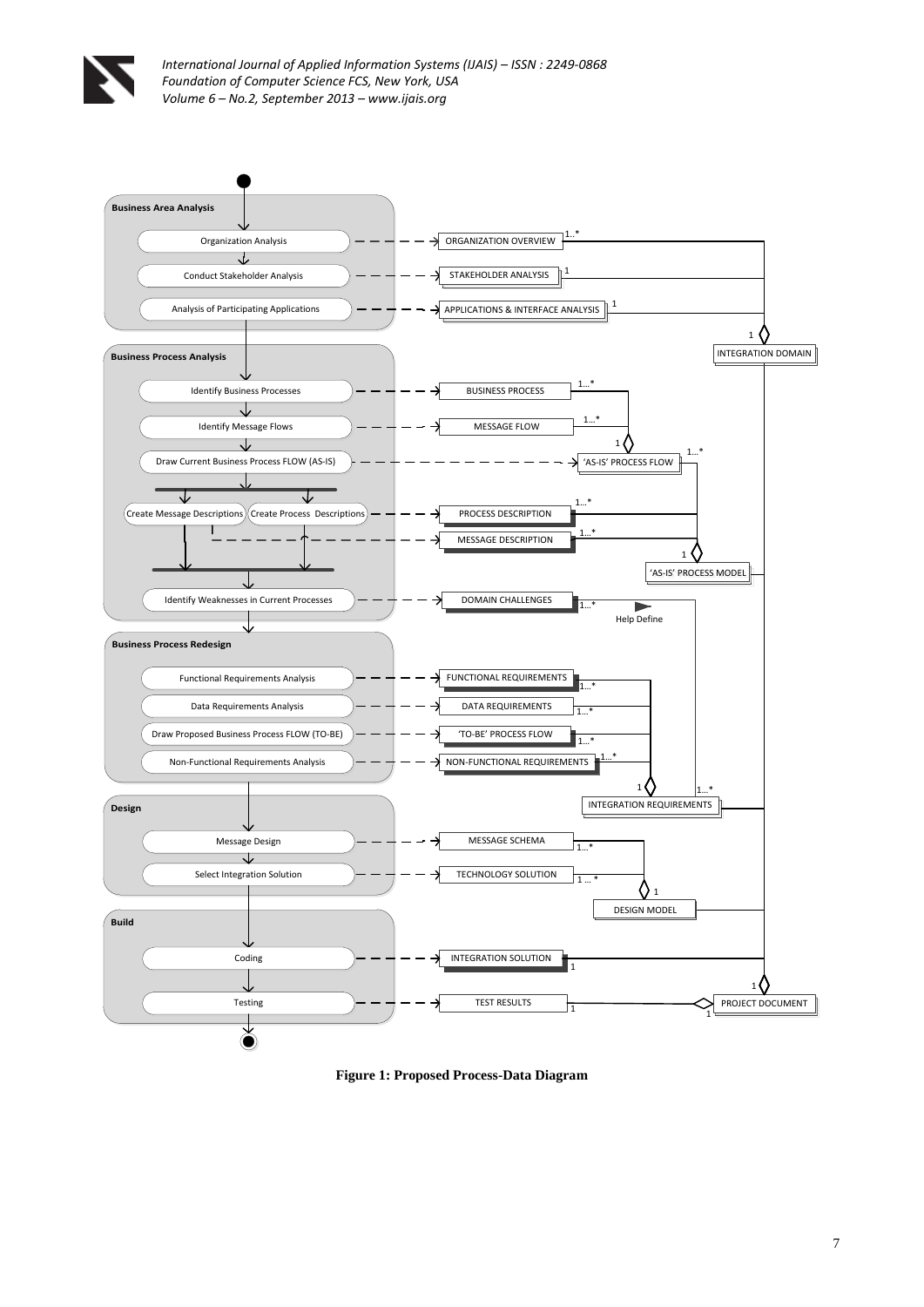

### *4.1.3 Step 3: Business Process Redesign*

It may be necessary to introduce a variation of the way things are done in one or more of the business processes so as to accommodate a necessary requirement for transformation into an integrated environment. This is the purpose of this step. The sub-activities in this step need not be carried out in any sequence. In fact it is recommended that is should be iterative because of the complex inter-relationships among the products of the sub-activities. The key tasks are:

i. Function-al Requirements Analysis: This should involve analysis of all proposed data exchange points in order to determine the needs or conditions to meet for each integration point.

ii. Data Requirements Analysis: The application owners identify the data fields required to support the business process flow in the source and target systems.

iii. Construct Proposed Process Flow (TO-BE): Construct a process flow diagram for the proposed processes.

iv. Non-Functional Requirements Analysis: This activity involves identification of requirements in support of the integration functionality. It should include aspects such as performance, error handling and monitoring requirements for business transactions and interfaces.

#### *4.1.4 Step 4: Design*

The purpose of this step the creation of models on which the construction the integration solution and necessary amendments to existing systems will be based.

i. Message Design: This activity defines the data passed between systems, format of the data, and how that data must be transformed between one processes to another. Wherever possible, it should also involve designing test cases to be used for unit, integration and system testing to verify interface functionality. The following steps may be followed.

- For each message, define the message structure including data element content, data type, data element format as well as indication of the optionality or otherwise of each data element. A data element is the smallest unit of meaningful data that cannot be divided any further. A data structure is a collection of related data element. The template in A1.5 of Appendix 1 may be used
- For each message, define the message characteristic including timing, frequency, size indications, latency etc.
- Select the format of the message (e.g. XML, EDIFACT etc). Define the message schema if the message format selected can be enforced using schemas.

ii. Select Integration Solution: Many possible integration technologies exist that can be used to implement integration solutions under varying situations as differentiated by identifiable characteristics of specific data exchange/integration points. Various factors therefore have to be considered when selecting the technology to use in a given case. A suggested checklist of factors to guide designers in the choice of integration technology is provided in Appendix 2.

### *4.1.5 Step 5: Build*

i. Coding: The software codes necessary to actualize any changes to affected systems and for the integration are developed.

ii. Testing: This is a full regression test on all affected applications as well as integration tests on all interfaces.

The expected deliverables of the process model are represented using a Product Breakdown Structure in Figure 2.



#### **Figure 2: Product Breakdown Structure for Proposed Process Mode**l

### **4.2 Model Validation**

Method validation is an important part of Method Engineering and serves the purpose of confirming that a process-model is suitable for its intended use. Two approaches to our model validation were used: Expert Validation (by obtaining the views of domain and technology experts); Business Scenario Validation (by subjecting the model to a real-life situation and evaluating the results at each stage).

### *4.2.1 Expert Validation*

The proposed model, project rationale, and the project deliverables created were sent to 5 experts from different countries: Consultant & Expert in System Integration also Member of the UN/CEFACT Working Group on Customs and Single Window (Canada); Business Analyst & University Lecturer (Kenya); Consultant & Certified Business Analysis Professional (India); Consultant for Single Window, Customs and Port System Integration (Mauritius); and University IT Lecturer (Kenya). The key questions during this validation and their overall responses are summarized below.

On if the approach used to construct the proposed EAI process model was suitable and/or the aspects of the approach that needed improvement, the experts confirmed the method was suitable and well informed since it is based on the aggregation of the components of other methodologies that are not an exact fit to the situation at hand. A strong point for the use of this approach is the selection and evaluation of the candidate reference methodologies. The approach has a strong theoretical basis, and suggestions to improve or modify it should be based of detailed study.

The suggested improvement were to borrows from previous works and builds on them. The weakness will be if there are no reliable methodologies in existence to borrow from. The process model describes about process analysis but quickly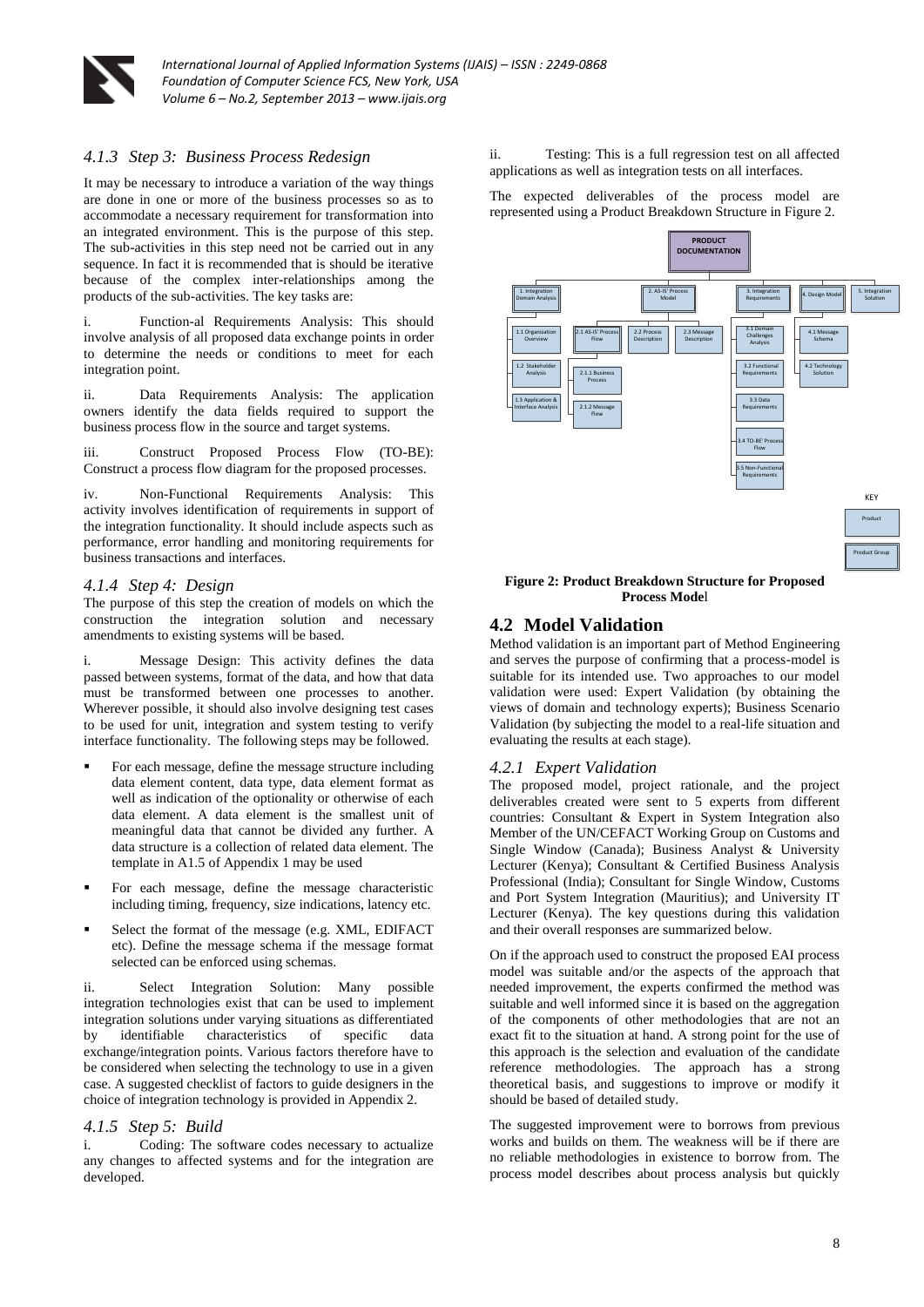

jumps into system details when describing messages. There seems to be a "systems analysis" bit missing. An As-Is and "to-be" analysis of the relevant systems involved in the business process is essential. The following may augment the model construction process: A phase where the process is tested on a sample of diverse integration projects, and some mechanism of evaluating success criteria of the application of the resultant models in the diverse projects.

On the suitability of the approach used to validate the proposed EAI process model and/or aspects of the approach that needed improvement, it was agreed that involving experts well versed in the practice of information systems development to check for conformance to methods requirements and industry best practices but only if you get the right experts.

The improvements identified in relation to suitability of the approach include: more one-to-one seminar-like presentations that often bring better results; a full validation using a live project including feedback via "lessons-learnt"; subject to practical time and budgetary constraints, the model could be validated through actual utilization in a few (preferably, significantly different) integration projects.

On whether they would use the proposed model for their integration projects, the experts affirmed this model can be used for any integration project, the key reasons being: it appears credible and as an improvement of the existing models, which are themselves well established and tested; it appears comprehensive enough and handles most of the likely emergent issues; the flow is good. The deliverables are well described but should try to bring out more description. The deliverables should be identified and the IDs used to link it back and forward to other deliverables.

Furthermore, the following aspects of the model were identified as needing improvement: the model should not be rigid so as to allow one to change according to circumstances; the model should have short descriptive tasks; the model requires enhancements, with a view of targeting practitioners; the description of the model could be enhanced by providing the practitioners with well annotated use cases; although it has been successfully applied in the KRA project, a step by step illustration of the method use a simpler scenario would be useful.

The overall rating based on the requirements in Table 1 on a scale of  $1 - 10$  is shown in Table 2.

#### **Table 2: Process Model Expert Rating**

| m               | Mean |
|-----------------|------|
| R <sub>01</sub> | 7.6  |
| R <sub>02</sub> | 8.4  |
| R <sub>03</sub> | 8.0  |
| R <sub>04</sub> | 8.2  |
| <b>R05</b>      | 8.4  |
| <b>R06</b>      | 8.0  |
| R <sub>07</sub> | 8.3  |
| R <sub>08</sub> | 7.6  |
| R <sub>09</sub> | 7.4  |

| Mean $\vert$ 8.0 |  |                                    |
|------------------|--|------------------------------------|
|                  |  | 4.2.2 Business Scenario Validation |

A study was conducted in the selected study area ("Integration Domain") using the proposed model with the aim of demonstrating how the various steps in the recommended process model can be achieved. The customs clearance processes in the study and the templates recommended in Appendix 1 were used for the purpose. This process of validation involved applying the proposed model and templates, getting result from the application area and evaluating those results. The results are summarized in Table 3 below.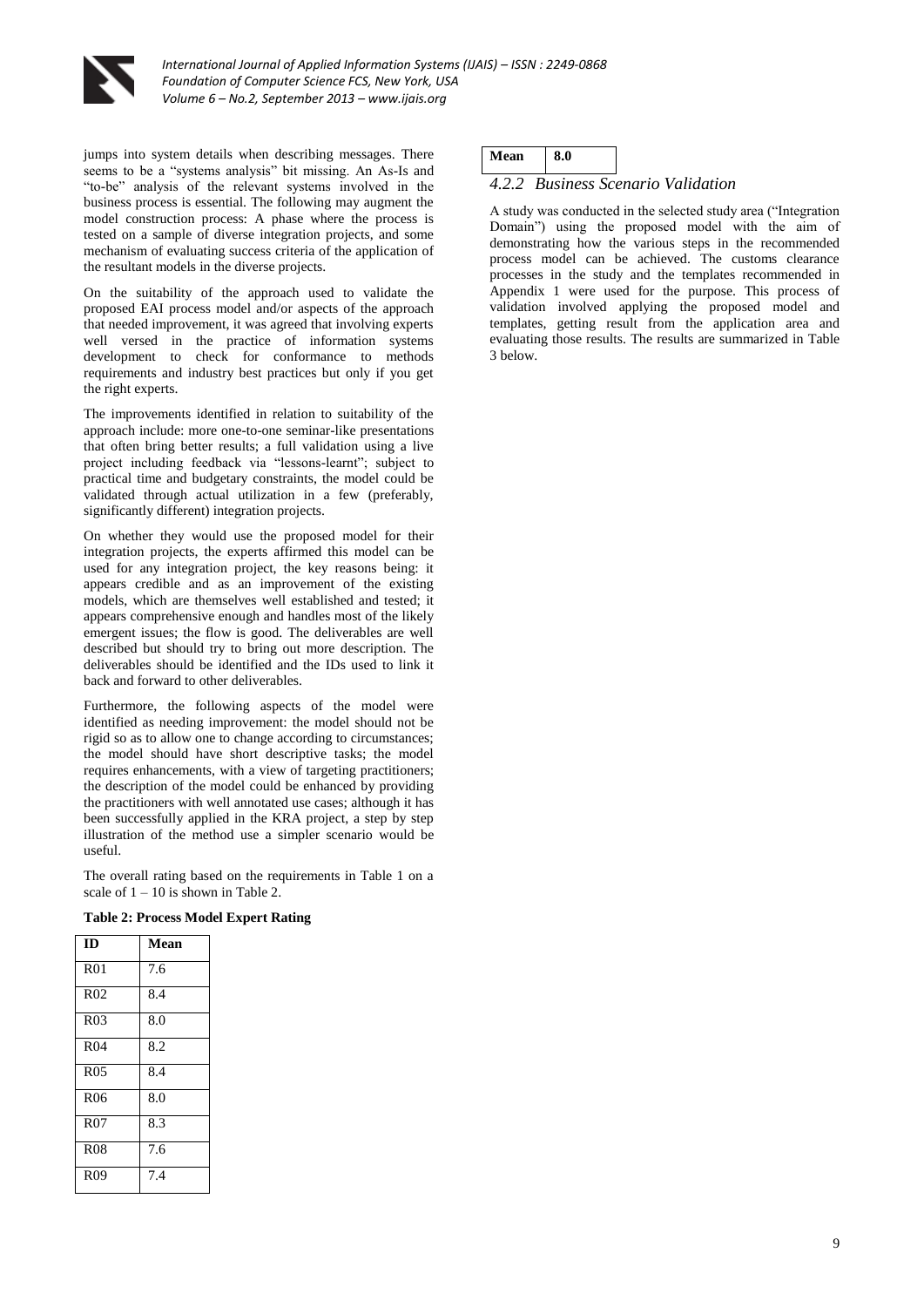

#### **Table 3: Summary of Business Scenario Results** .

| <b>Step</b>      | <b>Step</b>                                      | <b>Activity</b>                                                                                                                                                                                                                                                                                | <b>Results/Deliverable Obtained</b>                                                                                                                                                                                                                                                                                                                                                                                                                                                                                   |
|------------------|--------------------------------------------------|------------------------------------------------------------------------------------------------------------------------------------------------------------------------------------------------------------------------------------------------------------------------------------------------|-----------------------------------------------------------------------------------------------------------------------------------------------------------------------------------------------------------------------------------------------------------------------------------------------------------------------------------------------------------------------------------------------------------------------------------------------------------------------------------------------------------------------|
| Step 1           | <b>Business</b><br>Area<br>Analysis              | Organizational Analysis;<br>Stakeholder Analysis;<br><b>Application Analysis</b>                                                                                                                                                                                                               | Description of participating organizations: the Customs Services<br>Department, the National Port, and the Maritime Authority;<br>Analysis of various stakeholders: Shipping Agents, Clearing Agents,<br>Banks, Consolidators, Airlines, Ground Handlers, and the National<br>Shipping Agents Association;<br>Analysis of the key applications: Common Cash Receipting Systems,<br>Simba System, Port Water Front Operating System                                                                                    |
| Step 2           | <b>Business</b><br><b>Process</b><br>Analysis    | <b>Identification of Business</b><br>Processes: Identification of<br>Message Flows;<br>Construction of Current<br>Process Flows (AS-IS);<br><b>Creation of Message</b><br>Descriptions; Creation of<br>Process Descriptions and<br><b>Identification of Weaknesses</b><br>in Current Processes | Analysis of the following current business processes with detailed<br>documentation about message flows using process diagrams, process<br>descriptions, message descriptions, and identification of weaknesses in<br>the processes:<br>• Sea Manifest Declaration<br>Air Manifest Declaration<br>• Sea Manifest Amendment<br>Air Manifest Amendment<br>• Sea Supplementary Manifest<br>Air Supplementary Manifest<br>• Sea Customs Import Entry Declaration<br>Air Customs Import Entry Declaration                  |
| Step 3<br>Step 4 | <b>Business</b><br>Process<br>Redesign<br>Design | <b>Functional Requirements</b><br>Analysis; Data Requirements<br>Analysis; Construct<br>Proposed Process Flow (TO-<br>BE); Non-Functional<br>Requirements Analysis;<br>Message Design; Select                                                                                                  | We recommended changes in each of the 8 business processes in the<br>integration domain, with the rationale given. These changes were<br>influenced by the challenges and weaknesses identified, and the need to<br>remove business process bottlenecks by removing manual documents<br>and implementing application-to-application data exchange wherever<br>possible. Proposed process flows were constructed using process<br>diagrams<br>We created structure for a message called Vessel Schedule that details a |
|                  |                                                  | <b>Integration Solution</b>                                                                                                                                                                                                                                                                    | vessel call or voyage with details such as voyage no. booking no. ETA,<br>port of origin, port of destination, call sign, nationality, gross tonnage                                                                                                                                                                                                                                                                                                                                                                  |
| Step 5           | Build                                            | Coding; Testing                                                                                                                                                                                                                                                                                | Using XML we coded and tested a message schema for Vessel<br>Schedule                                                                                                                                                                                                                                                                                                                                                                                                                                                 |

# **5. CONCLUSIONS**

Although there are many methodologies for Enterprise Application Integration in existence, it is rare to find one that suits all aspects of a given project. However, method tailoring techniques exist to construct a method from existing ones to suit a given situation. This could either be by gathering useful parts of existing methods to build a new one or extend an existing one by filling the missing gaps. This research was motivated by the need to develop a structured way of addressing the challenges of EAI that have been experienced at the Customs Department in Kenya after it was realized that the existing system development methodologies were not adequately addressing application integration projects in the Department.

This paper proposed a process model for analysis and design of Enterprise Application Integration projects in a Customs Department. The process model described a set of activities that should be carried out during analysis and design and prescribes key deliverables for each activity. The model was constructed using situational method engineering techniques and validated through expert reviews. The process model was applied to the Department to demonstrate applicability and to facilitate validation. The results obtained demonstrate the model appears credible and comprehensive enough to handle most of the likely emergent issues. Suggestions were made on how to improve the model.

Selection of the actual technologies to use for systems integration is still a challenge. Although this paper proposes a checklist of factors to consider, there is still need for more work in this area.

This research demonstrated use of the process model in a real business environment, but is does not provide metrics to measure the subsequent success or otherwise of the integration initiative. This is an area that is important and recommended for further work. This may cover factors such as ease of maintenance of resulting solution (given this is influenced by documentation created in the model), ease of tracking and maintaining project documentation etc. It may also be critical to be able to compare the views of process users who may have used other approaches.

A number of limitations were noted. First, assembly method techniques are based on the concept of a "method base". This is a repository of parts of a method that perform specific tasks. To effectively use and build a method base, many relevant methods are required. For the case of this research, only three methods were used to create a method base.

As noted by one of the expert reviewers, review of methods is a very important undertaking that should involve many experts. These experts should have an obvious interest in the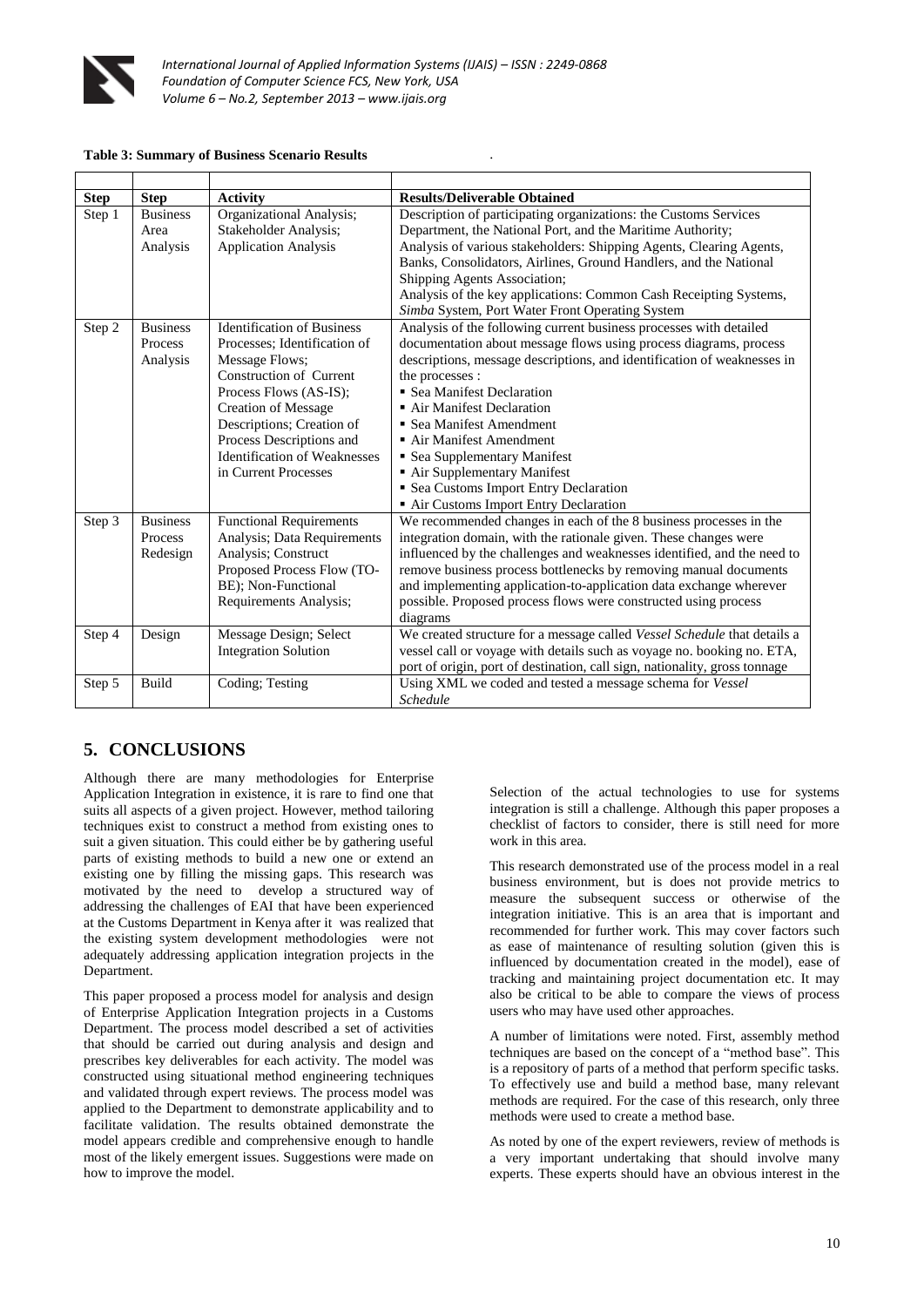

problem domain. Questionnaires are seldom enough. More detailed and technical deliberations, such as seminars and conferences proper critique is guaranteed, are advisable.

In process model or method development, it is important to have a way of measuring applicability or otherwise of the resultant product via measurable metrics. In this research, there was no activity to test how successful an integration initiative using the proposed model would be.

# **6. ACKNOWLEDGMENTS**

We would like to thank the Custom Department of the Kenya Revenue Authority for allowing us to use their business processes. We also thank the five experts from different countries who participated in the validation process.

# **7. REFERENCES**

- [1] Bosch, M.V. (2010). A Selection-Method for Enterprise Application Integration Solutions. Utrecht: Utrecht University.
- [2] Brinkkemper, S. (1996). Method Engineering: Engineering of Information Systems Development Information and Software Technology, 38, 275-280.
- [3] Chen, Y. and Wong, A. (2004). E-Business: Factors of EAI Adoption in an Australian Electricity Company. Proceeding of the 4th International Conference on Electronic Business (ICEB2004) / Beijing, pp 1289 – 1294.
- [4] EAI Industry Consortium (2004). Total Business Integration Methodology.
- [5] Erasala, N., Yen, D.C., Rajkumar, T.M. (2003). Enterprise Application Integration in the Electronic Commerce World. Computer Standards & Interfaces, 25, 69–82. Elsevier Science.
- [6] Irani, Z., Themistocleous, M., & Love, P. E. (2003). The impact of Enterprise Application Integration on Information System Lifecycles. Information & Management, 177–187.
- [7] Kamal, M.M. and Themistocleous, M.(2009). Investigating EAI Adoption in the Local Government Authorities: A Case of Mapping the Influential Factors on the Adoption Lifecycle Phases. Transforming Government: People, Process and Policy, Vol. 3 Iss: 2, pp.190 – 212.
- [8] Linthincum, D.S. (2000). Enterprise Application Integration. London: Addison Wesley.
- [9] Losavio, F., Ortega, D., Perez, M. (2005). Comparison of EAI Frameworks. Journal of Object Technology, Vol 4, No. 4., pp. 93-114
- [10] Mantzana, V. and Themistocleous, M. (2006). Benefits and Barriers Related to EAI Adoption: The Case of a Healthcare Organization. ECIS Proceedings. Paper 183
- [11] Oba, M., Komoda, N. (2001). Multiple Type Workflow Model for Enterprise Application Integration.<br>Proceedings of the 34th Hawaii International Proceedings of the 34th Conference on System Science, pp  $1 - 8$ .
- [12] Ralyté, J., & Rolland, C. (2001). An Assembly Process Model for Method Engineering. CAiSE'01 Proceedings of the 13th International Conference on Advanced Information Systems Engineering, 267-283. London: Springer-Verlag.
- [13] Rolland, C. (1998). A Comprehensive View of Process Engineering. CAiSE'98 Proceedings of the 10th International Conference on Advanced Information Systems Engineering, 1-24, CREWS Report Series 98. Pisa, Italy: Springe.
- [14] Scacchi, W. (2001). Process Models in Software Engineering. In M. J. (ed.), Encyclopedia of Software Engineering (2 ed.). New York: John Wiley and Sons, Inc.
- [15] Sharif, A.M., Irani, Z., and Love, P.E.D., (2005). Integrating ERP using EAI: a Model for Post Hoc Evaluation. European Journal of Information Systems – Special Issue, Vol. 14, Issue 2, pp 162 – 174.
- [16] Surugiu, I. (2012). Integration of Information Technologies in Enterprise Application Development. Database Systems Journal Vol. III, No. 1, pp  $21 - 31$ .
- [17] TechTarget. (2009). EAI and Web Services First Steps. Retrieved June 15, 2012, from BitPipe Research Guide: http://www.bitpipe.com
- [18] Themistocleous, M., & Irani, Z. (2006). Towards a Methodology for the Development of Integrated IT Infrastructures. Proceedings of the 39th Hawaii International Conference on System Sciences. Hawaii.
- [19] Weerd, I. V. (2005). WEM: A Design Method for CMSbased Web Implementations. Utrecht, Netherlands: University of Utrecht.
- [20] Xin, J. (2009). Research on the Model of Enterprise Application Integration with Web Services. Proceedings of the 3rd WSEAS International Conference on Computer Engineering and Applications (CEA'09), pp  $105 - 109.$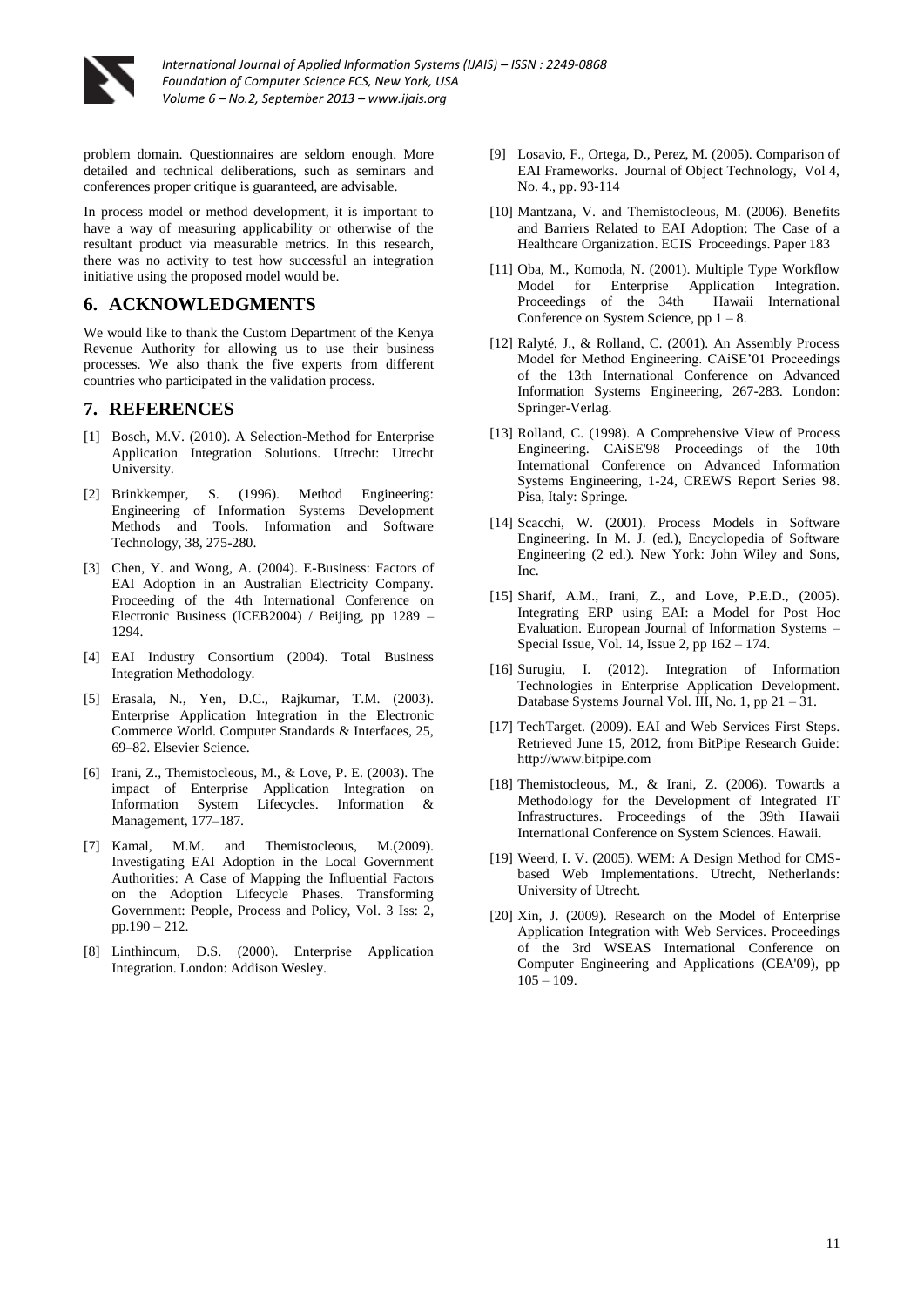

### **Appendix 1: Process Model Templates**

#### **A1.0 Introduction**

A number of products are recommended for the proposed process model. This appendix presents the templates that may be used for the products.

### **A1.1 Organization Analysis Template**

| <b>PROJECT NAME:</b>                                       |  |                                                                                                                                               |                                                                                                                                               |                                                    |  |  |
|------------------------------------------------------------|--|-----------------------------------------------------------------------------------------------------------------------------------------------|-----------------------------------------------------------------------------------------------------------------------------------------------|----------------------------------------------------|--|--|
| <b>GENERAL DETAILS</b>                                     |  |                                                                                                                                               |                                                                                                                                               |                                                    |  |  |
| Organization                                               |  | {Name of the organization}                                                                                                                    |                                                                                                                                               |                                                    |  |  |
| <b>Business Area</b>                                       |  |                                                                                                                                               | {General statement of what the organization does}                                                                                             |                                                    |  |  |
| Role /Interest in the Integration<br>Project               |  | expected to play?}                                                                                                                            | {Why is the organization interested in the integration project? What role is it                                                               |                                                    |  |  |
| <b>Perceived Automation Level</b>                          |  | {Rate High, Medium, or Low. Insert also relevant remarks}                                                                                     |                                                                                                                                               |                                                    |  |  |
|                                                            |  |                                                                                                                                               | ANALYSIS OF PARTICIPATING ORGANIZATIONS<br>{Below, list and briefly describe all systems likely to be affected by the integration initiative} |                                                    |  |  |
| <b>SYSTEMS/APPLICATIONS</b>                                |  |                                                                                                                                               |                                                                                                                                               |                                                    |  |  |
| <b>System</b><br>{Name}                                    |  | <b>Description</b><br><b>Likely Effects</b><br>{How system is likely to be affected by the integration<br>{What the system does}<br>project } |                                                                                                                                               |                                                    |  |  |
|                                                            |  |                                                                                                                                               | [Below, list and briefly describe all messages currently exchanged and likely to be affected by the integration initiative}                   |                                                    |  |  |
| <b>KEY MESSAGES/DOCUMENTS</b>                              |  |                                                                                                                                               |                                                                                                                                               |                                                    |  |  |
| ID                                                         |  |                                                                                                                                               | <b>Responsibility</b><br>(Send/Receive)                                                                                                       | <b>To/From</b>                                     |  |  |
| {A unique ref<br>number assigned to<br>identify a message} |  | <b>Message/Document</b><br>{Name of document/ message}                                                                                        | {Send/Receive}                                                                                                                                | {Stakeholder on the other<br>end of send/receive}} |  |  |

# **Stakeholder Analysis Template**

| <b>Stakeholder</b>        | <b>Stake in the Project</b>                                                                    | <b>Potential impact</b>         | <b>Expected Role</b>                                               | <b>Important to Know</b>               |
|---------------------------|------------------------------------------------------------------------------------------------|---------------------------------|--------------------------------------------------------------------|----------------------------------------|
| {Name of<br>stakeholder } | {What interest does}<br>the stakeholder have in<br>the project? How will<br>they be affected?} | {Rated High, Medium,<br>$Low$ } | What does the<br>Project expect the<br>Stakeholder to<br>provide?} | {Perceived attitudes<br>and/or risks } |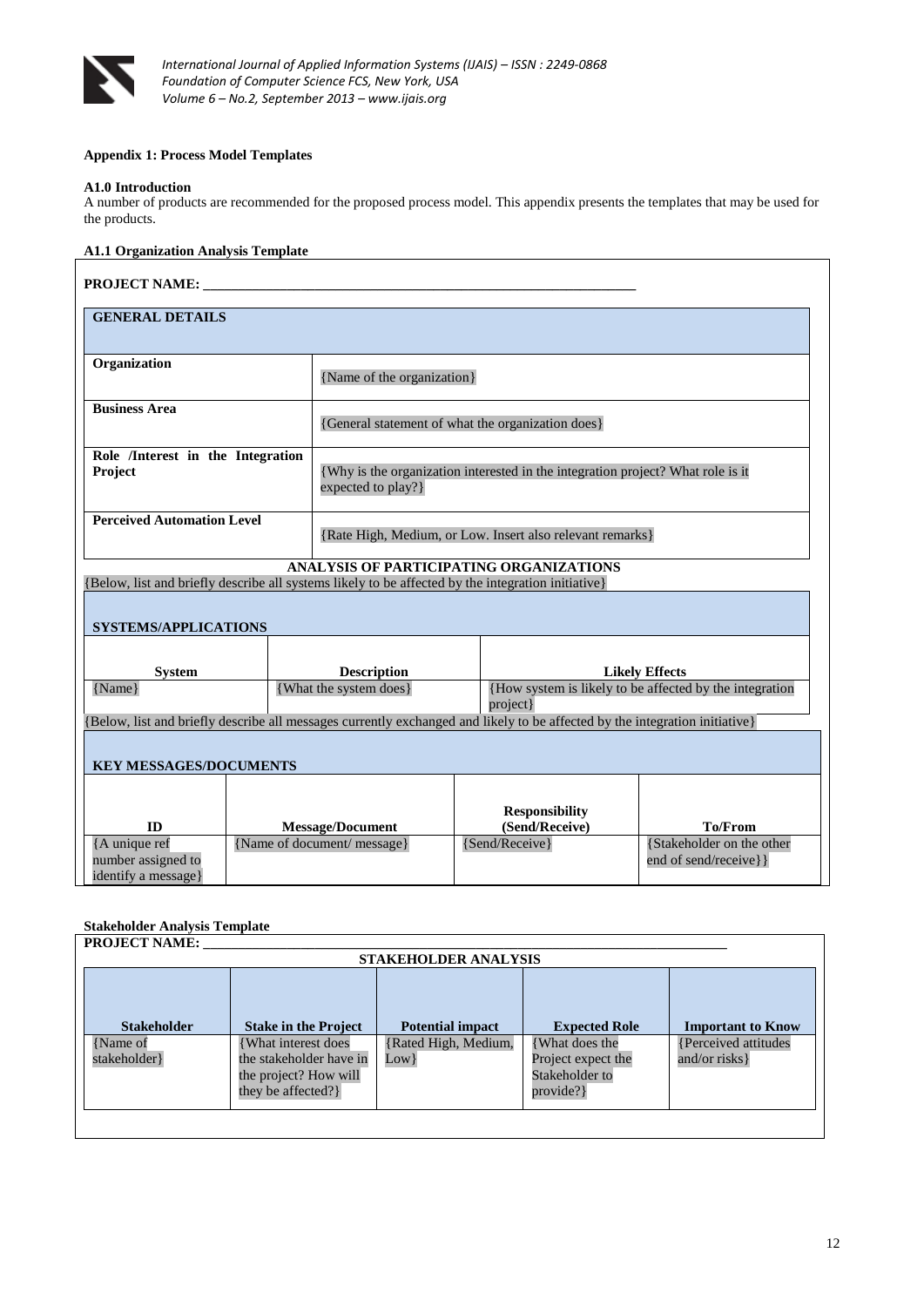

# **A1.2 Process Analysis Template**

| <b>PROJECT NAME:</b>    |                                                                                                  |  |  |  |  |
|-------------------------|--------------------------------------------------------------------------------------------------|--|--|--|--|
| <b>PROCESS ANALYSIS</b> |                                                                                                  |  |  |  |  |
| <b>Process</b>          | {Name of process}                                                                                |  |  |  |  |
|                         |                                                                                                  |  |  |  |  |
| <b>Purpose</b>          | [What does the process achieve]                                                                  |  |  |  |  |
| Owner                   | Person who has the ultimate responsibility for the performance of and has the power to authorize |  |  |  |  |
|                         | necessary changes }                                                                              |  |  |  |  |
| <b>Description</b>      | {Step-wise description of the flow of key activities/tasks}                                      |  |  |  |  |
| Inputs                  | {Messages or documents that flow into the process}                                               |  |  |  |  |
| <b>Outputs</b>          | {Messages or documents that flow out of the process}                                             |  |  |  |  |
| <b>Weaknesses</b>       | {Problems that are important to note and that integration should probably address}               |  |  |  |  |
| <b>Important facts</b>  | {Important to know}                                                                              |  |  |  |  |

### **A1.3 Message Description Template**

| N <sub>o</sub> | <b>MESSAGE PARTICULARS</b>    |                                                                                                                          | <b>DESCRIPTION/</b><br><b>PURPOSE</b>                                             | <b>EXCHANGE REQUIREMENTS/</b><br><b>CHARACTERISTICS</b> |                                                                                                                                                                | <b>CHALLENGES</b>                                                                   |
|----------------|-------------------------------|--------------------------------------------------------------------------------------------------------------------------|-----------------------------------------------------------------------------------|---------------------------------------------------------|----------------------------------------------------------------------------------------------------------------------------------------------------------------|-------------------------------------------------------------------------------------|
|                | <b>Messag</b><br>e ID         | {A unique number that<br>can be used to reference<br>the message in other<br>documents }                                 | What the document<br>is and why it is<br>important in the<br>integration project} | <b>Time</b><br>Requirement                              | {Is there a time set within<br>which the message should<br>from<br>flow<br>source to<br>destination? If so, specify?<br>e.g Within an hour after<br>approval } | {Problems that are important<br>note and that integration sho<br>probably address } |
|                | <b>Messag</b><br>e Name       | {A descriptive name for<br>the message }                                                                                 |                                                                                   |                                                         |                                                                                                                                                                |                                                                                     |
|                | Format                        | {Form of the message<br>hard-copy,<br>e.g.<br>electronic. If electronic.<br>indicate actual format<br>e.g. XML, EDICACT} |                                                                                   | <b>Frequency:</b>                                       | {Approximately how many<br>times does the message flow<br>per unit of time? e.g. 20/day}                                                                       |                                                                                     |
|                | <b>Process</b><br><b>Name</b> | {Process}<br>where<br>message flow is to be<br>found }                                                                   |                                                                                   | <b>Batch:</b>                                           | {Are the messages sent in a<br>batch or each one separately?<br>(YES/NO)                                                                                       |                                                                                     |
|                | From                          | {Source stakeholder or<br>stakeholder system }                                                                           |                                                                                   |                                                         | {How fast should message<br>be sent after generation or                                                                                                        |                                                                                     |
|                | To                            | {Destination<br>stakeholder<br><sub>or</sub><br>stakeholder system }                                                     |                                                                                   | Latency:                                                | processing at source?<br>(Real Time, Near Time, One<br>Time)                                                                                                   |                                                                                     |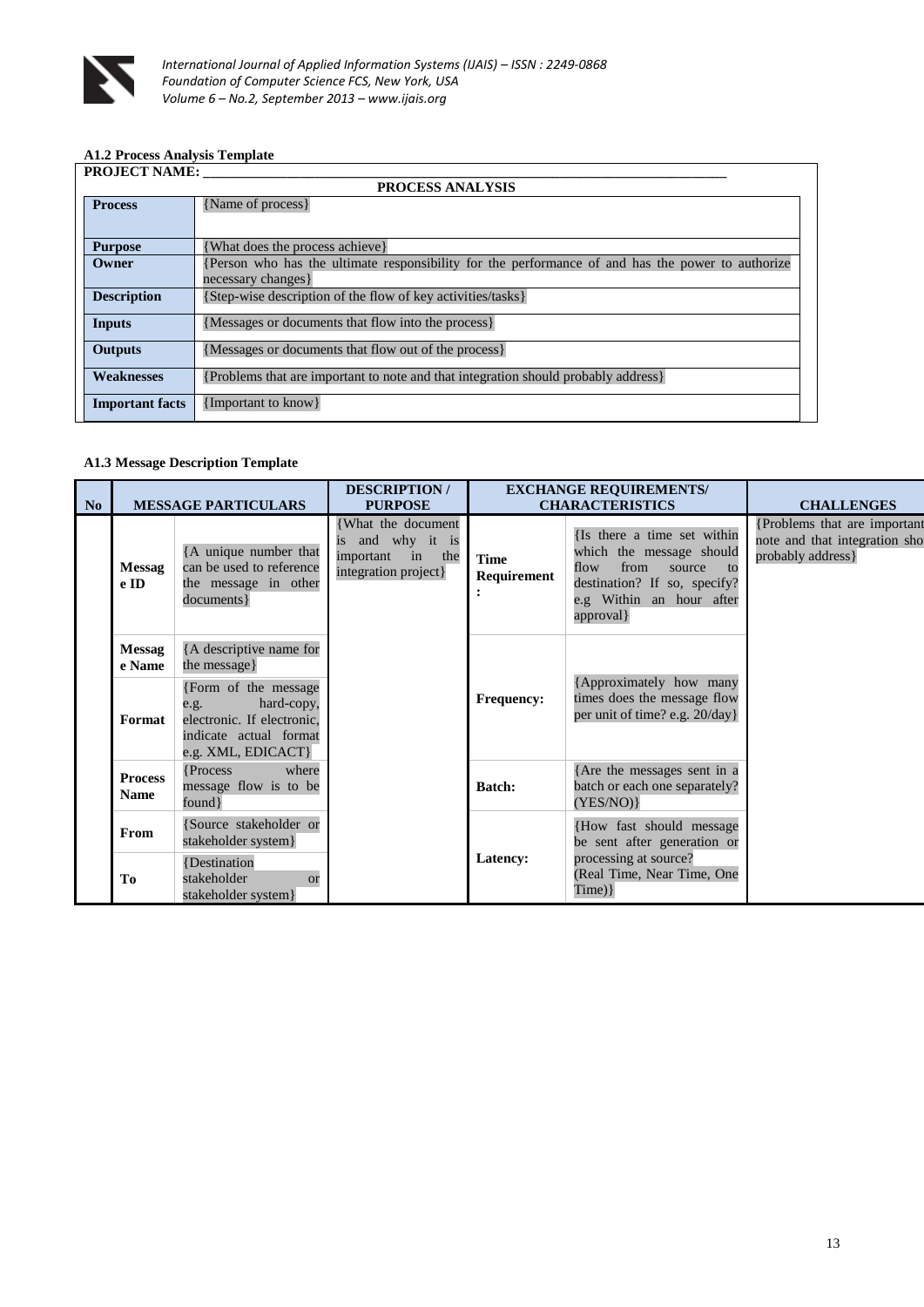

### **A1.4 Message Structure Template**

#### **Table 1: Message Structure Template**

### **MESSAGE:** {Name of Message} **ID:** {Message ID – Unique identifier for message} **DESCRIPTION:** {Short description of message}

**COMPOSITE DATA ELEMENT (CDE) CONTENT** {This section defines data structures that form the message.}

| <b>CDE</b> Name               | <b>Description</b>                    | <b>Parent Data Structure</b>                              | Cardinality                                                                                         |
|-------------------------------|---------------------------------------|-----------------------------------------------------------|-----------------------------------------------------------------------------------------------------|
|                               |                                       |                                                           |                                                                                                     |
| {Name of data}<br>Structure } | {Short description of data structure} | {The data structure that}<br>contain this data structure} | {How many possible}<br>occurrences of this data<br>structure can be expected in<br>the parent? $\}$ |
| $\cdot$ .                     |                                       |                                                           |                                                                                                     |

|  | <b>DATA ELEMENT (DE) CONTENT</b> {This section defines data elements that form the message.} |  |
|--|----------------------------------------------------------------------------------------------|--|

| <b>Name</b>                | <b>Description</b>                  | <b>Parent Data</b><br><b>Structure</b>                         | <b>Optionality</b>                                | Format                                          |
|----------------------------|-------------------------------------|----------------------------------------------------------------|---------------------------------------------------|-------------------------------------------------|
| {Name of data<br>element } | {Short description of data element} | {The data}<br>structure that<br>contain this data<br>element } | {O-Optional<br>M-Mandatory<br>С-<br>Conditional } | Data<br>and<br>type<br>appearance of the data } |
| $\bullet\bullet$           | $^{\bullet\bullet}$                 | $\bullet \bullet$                                              | $\ddot{\phantom{0}}$                              | $\bullet \bullet$                               |
|                            | $^{\bullet\bullet}$                 | $\bullet\bullet$                                               | $\bullet\bullet$                                  | $\bullet \bullet$                               |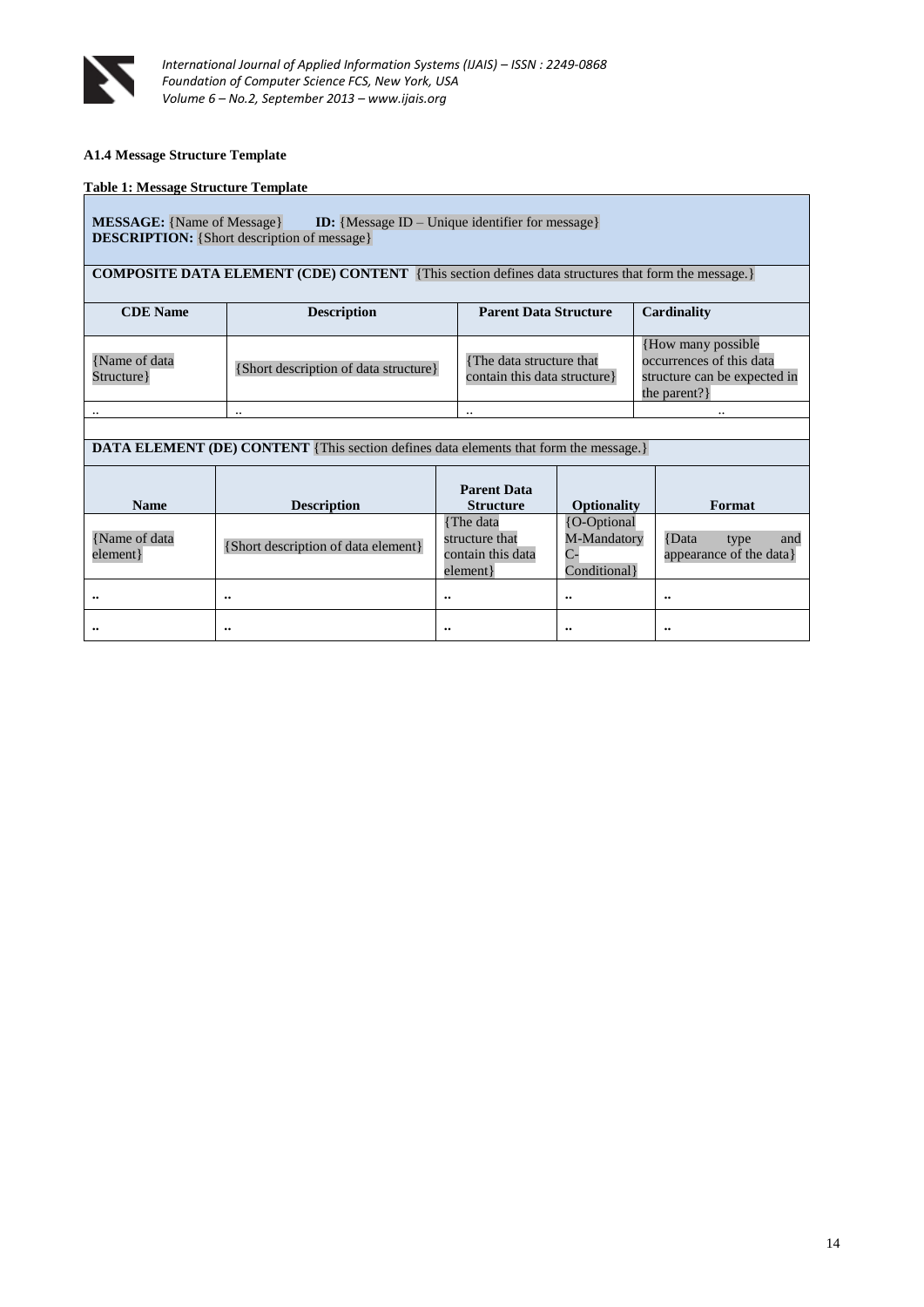

### **Appendix 2 Checklist for Selection of an EAI Technology**

<span id="page-14-2"></span><span id="page-14-0"></span>

|                                                                            |                                                                                                                                  |                               |                                                                                                                                                                                                                             | <b>RATIONALE FOR</b>                                                                                                                                                                               |
|----------------------------------------------------------------------------|----------------------------------------------------------------------------------------------------------------------------------|-------------------------------|-----------------------------------------------------------------------------------------------------------------------------------------------------------------------------------------------------------------------------|----------------------------------------------------------------------------------------------------------------------------------------------------------------------------------------------------|
| <b>FACTOR</b>                                                              | <b>DESCRIPTION</b>                                                                                                               | <b>OUTCOME</b>                | <b>TECHNOLOGIES</b>                                                                                                                                                                                                         | <b>RECOMMENDATION</b>                                                                                                                                                                              |
| Type of<br>transaction <sup>1</sup>                                        | How long does the<br>application at the<br>message destination take<br>to process the request?                                   | Long running<br>transactions  | Message queues                                                                                                                                                                                                              | Using message queues releases the<br>application to proceed with other tasks<br>and can get any necessary feedback later<br>could take quite a while, but we don't<br>need to wait for it          |
|                                                                            |                                                                                                                                  | Short running<br>transactions | Request/Response such as<br>RPC, Web Services                                                                                                                                                                               | Because of the short processing time, a<br>request/response implementations that<br>are also easier to implement are better. <sup>1</sup>                                                          |
| Data Latency <sup>2</sup>                                                  | How fast should<br>message be delivered to<br>destination after<br>generation/processing at<br>source?                           | Real Time                     | Synchronous<br>Request/Response such as<br>RPC-based, Web Services<br>OR synchronous MOM<br>such as (synchronous)<br>message queues                                                                                         | It may be important to sometimes block<br>current process until a success response is<br>obtained from the destination.                                                                            |
|                                                                            |                                                                                                                                  | Near Time                     | Asynchronous MOM such<br>as (asynchronous) message<br>queues. A Web Service<br>may also be implemented<br>at the server end and client<br>may also be implemented<br>at the receiving end to<br>send requests at scheduled. | Near time means message can be<br>delivered at scheduled times or scheduled<br>intervals. So the provider and recipient<br>need not be both present at the same<br>time.                           |
|                                                                            |                                                                                                                                  | One Time                      | Any of the technologies                                                                                                                                                                                                     | One time means the message is only<br>expected to be received once ever. The<br>technology choice here would therefore<br>be governed by other factors                                             |
| Number of<br>current and<br>potential<br>message<br>consumers <sup>3</sup> | How many consumers<br>are expected of each<br>instance of a message?                                                             | Zero-to-Many                  | Asynchronous MOM<br>based on the Publish-<br>subscribe model.                                                                                                                                                               | This allows the provider to send data<br>when it is available and the recipients to<br>receive same at their own time.                                                                             |
|                                                                            |                                                                                                                                  | One only                      | Point to point MOM such<br>as message queues OR<br>Request/Response such as<br>RPC, Web Services.                                                                                                                           | Since only one recipient is expected, it is<br>cheaper to have a point-to-point<br>implementation.                                                                                                 |
| Scalability<br>Expectations <sup>3</sup>                                   | Are appreciable growths<br>in number and size of<br>messages exchanged as<br>well as message<br>consumers expected over<br>time? | High growth<br>expectations   | Message queue<br>publish/subscribe models                                                                                                                                                                                   | A message queue gives you the ability to<br>distribute work across physical nodes and<br>provide load balancing capabilities.                                                                      |
|                                                                            |                                                                                                                                  | No growth<br>expectations     | Use other technologies as<br>determined by other<br>factors.                                                                                                                                                                |                                                                                                                                                                                                    |
| Data source<br>Locations <sup>2</sup>                                      | How far apart are data<br>sources? Are they in<br>different networks?                                                            | Same network                  | Data-Level techniques are<br>possible                                                                                                                                                                                       | Data-Level techniques are possible but<br>their use should depend on other factors                                                                                                                 |
| Cost <sup>4</sup>                                                          | What are the cost<br>constrints                                                                                                  | Specific cost<br>constraints  | Depends on what is<br>available to spend on the<br>integration.                                                                                                                                                             | Method-Level implementations such as<br>application servers and transaction<br>processing monitors are usually very<br>expensive, so may not be feasible when<br>there is inadequate funding.      |
| Message<br>format<br>constraints <sup>4</sup>                              | Are there any constraints<br>with respect to the data<br>formats that can be used<br>for the exchange?                           | There are<br>constraints      | Depends on the exact<br>constraints                                                                                                                                                                                         | If message format conversion is required<br>from source to destination, it may be<br>necessary to build an additional layer for<br>this. Alternatively, tools for same may<br>need to be acquired. |

 $1$  Ref: (TechTarget, 2009)

<sup>4</sup> Questionnaire

<span id="page-14-3"></span><span id="page-14-1"></span>**.** 

<sup>2</sup> Ref: (Linthincum, 2000)

<sup>3</sup> Ref: (Snyder, Davies, & Bosanac, 2009)